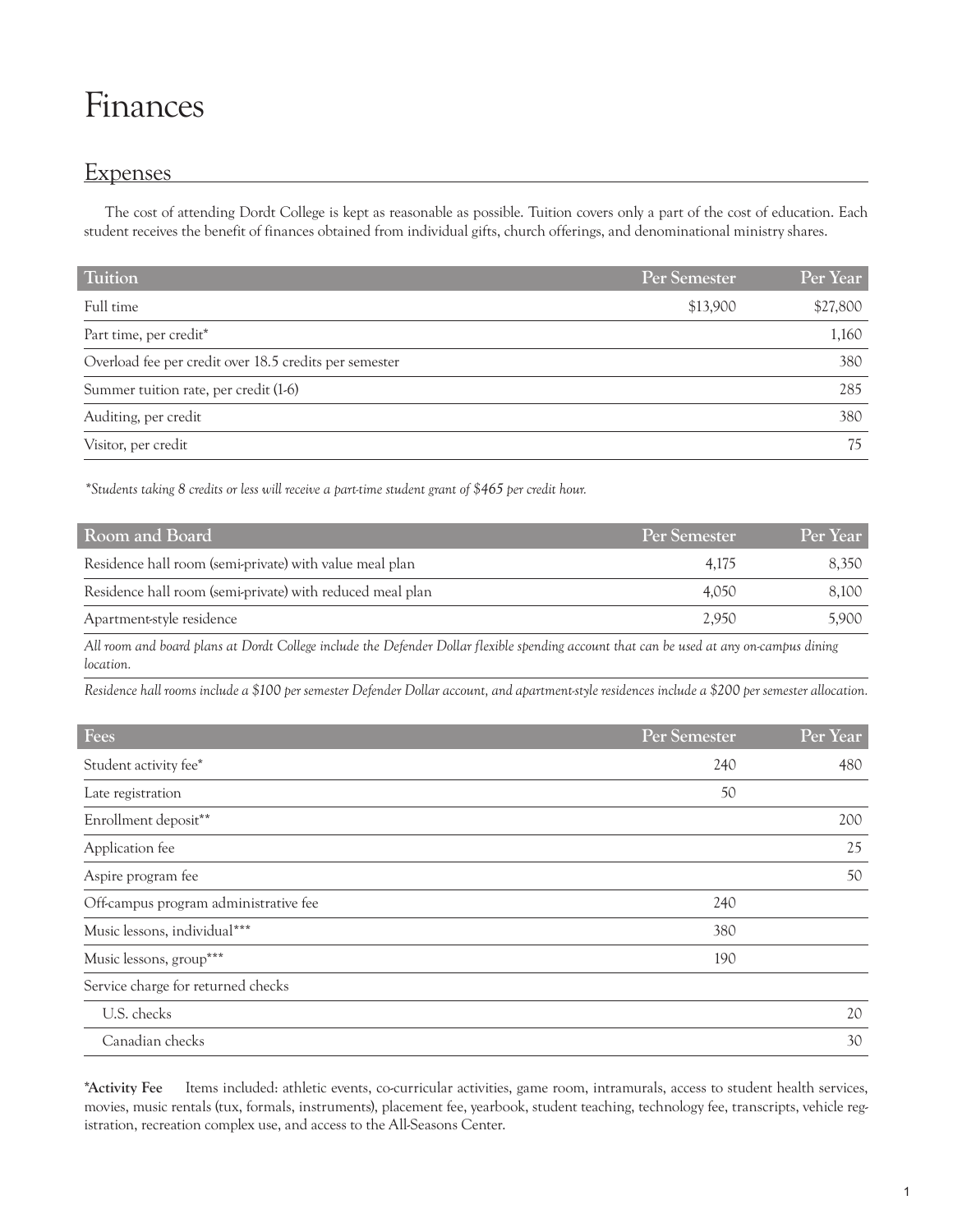**\*\*Enrollment Deposit** All students who register for the first time at Dordt must pay an enrollment deposit. This deposit serves as a declaration of intent to enroll and reserves housing. If requested in writing, it is refundable until May 1. This enrollment deposit becomes the student's security deposit when enrolled. The security deposit will be refunded when the student terminates attendance at Dordt College if no fines have been levied, such as parking, overdue library books, room damage, and no outstanding bills, such as tuition, are due to the college.

\*\*\***Music Lessons** The following students qualify for individual lessons priced at half the normal fee\*:

- •music majors who have successfully completed 54 college academic credits and passed Music 203
- •music minors whose program requires more than four semesters of lessons and who have completed four discrete semesters of lessons.

#### *\*Half fees do not apply to group lessons or piano proficiency lessons.*

**Payment of Accounts** Charges for tuition, room and board, and fees are due and payable at the beginning of each semester. A finance charge of .75 percent per month (9 percent annual percentage rate, accrued monthly) is charged on all unpaid accounts. A deferred payment plan is offered for the convenience of students and parents wishing to pay their college expenses in installments.

Accounts must be paid in full by November 1 for fall semester and April 1 for spring semester. Students may not validate their registration for a new academic term if their account balance is not paid in full. The college will withhold diplomas, transcripts, and grade reports until accounts are paid in full.

**Related Expenses** When determining the amount of financial assistance necessary, Dordt College includes the average cost of books, travel, and personal expenses. Depending on the student's grade level and chosen major, the cost of books ranges from \$600 to \$1,140 per year. Travel expenses vary from \$500 to \$2,400, depending on the number of times the student goes home, the distance of the student's home from the college, and the mode of transportation used. Personal expenses range from \$700 to \$2,100, depending on the student's lifestyle.

**Part-Time Adult Learner Program** Dordt College has established a special financial aid program for the adult learner. To be eligible for the program, students must be 25 years old prior to the first day of classes and classified as a part-time student. This program is not available to persons who have attained a bachelor's degree. The adult learner must not have taken a college course in the last 10 years. The Financial Aid for Part-Time Students/Adult Learner Students Form must be completed.

Students eligible to participate in the Adult Learner Program receive their first course at no cost. Per credit charges for subsequent classes are at the regular part-time student rate with the applicable part-time learner grant if taking eight credits or fewer per semester. Adult learners may also be eligible for state or federal loans and financial aid. Students should consult admissions to determine eligibility for the program and consult the registrar for evaluation of transfer credit.

**Student Medical Insurance** All international students, except those from Canada, are required to purchase medical insurance. Additional information is available from the director of international programs.

**Refund/Repayment Policy** If a student completely terminates enrollment (i.e., cancels his/her registration, withdraws, or is dismissed) during the semester, the student's refundable charges and financial aid will be prorated if the student has been enrolled for 60 percent of the semester or less. If a student has been enrolled for more than 60 percent of the semester, the student is not eligible for a reduction in charges. The following costs are refundable by the terms of this policy: tuition, room, board, and student activity fee. Credits provided for the Defender Dollar program and all other charges are nonrefundable.

The withdrawal date is the later of (1) the date the student begins the withdrawal process by providing official notification (oral or written) of the intent to withdraw; or (2) the student's last date of attendance at an academically related activity. A student who wishes to withdraw must contact the Office of Student Services to initiate and complete the appropriate paperwork.

The percentage of the semester completed is calculated by dividing the number of days enrolled by the number of calendar days in the semester, including weekends and holidays, but excluding breaks of five or more consecutive days. For example, if there are 107 calendar days in a semester and a student's withdrawal date is on the 50th day, the student's refundable charges and financial aid will be prorated to reflect enrollment for 46.7 percent of the semester (50 days divided by 107 days).

**Recipients of Federal Title IV Financial Aid** If the withdrawing student is a recipient of Federal Title IV financial aid, the amount of Title IV assistance the student earned must be compared with the amount disbursed.

The amount of Title IV assistance earned is calculated as follows: Percentage of Title IV financial aid earned (percentage of semester completed) multiplied by the amount of Title IV aid disbursed (or that could have been disbursed) as of the withdrawal date equals amount of Title IV funds earned.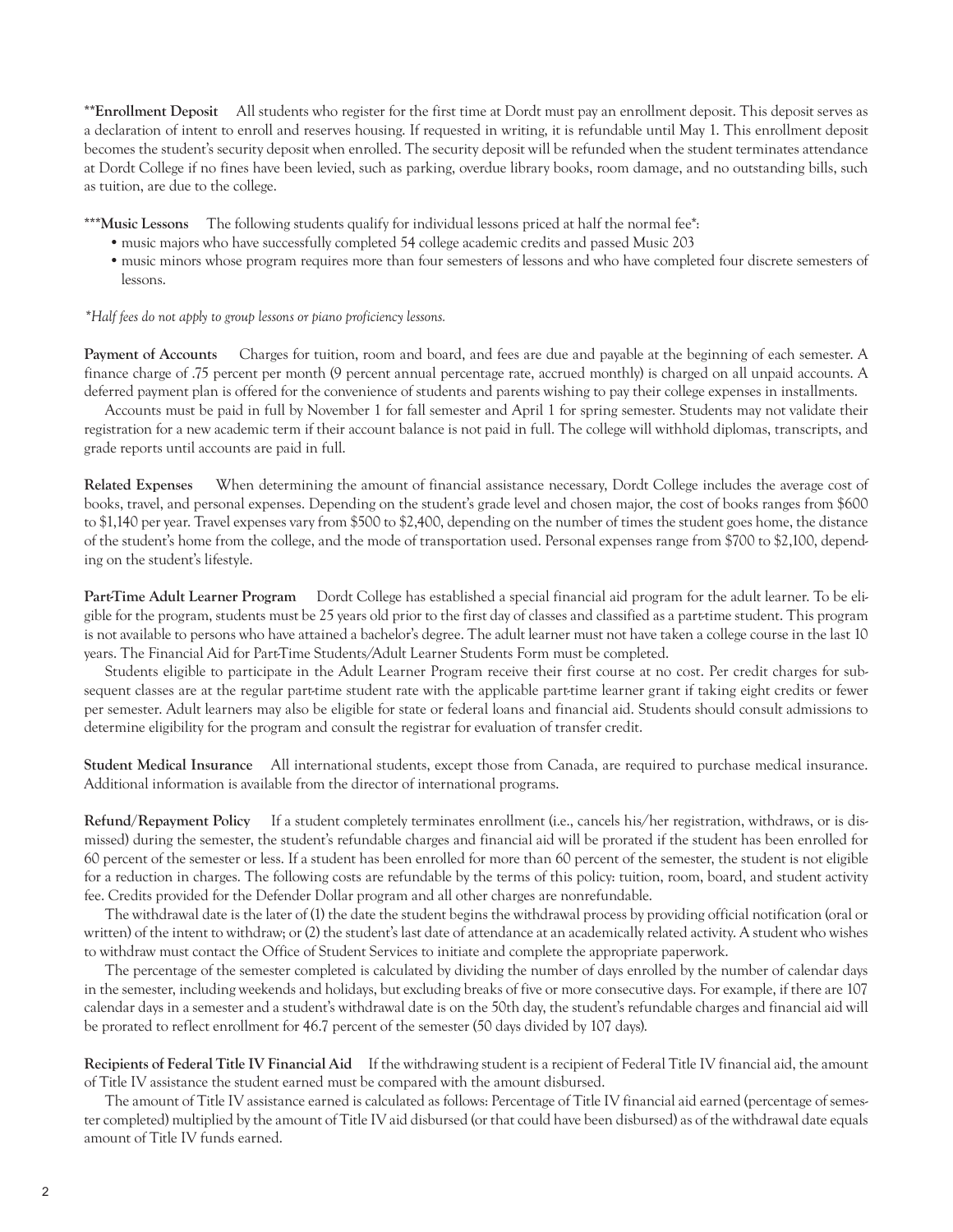If the withdrawing student received less Title IV financial aid than the amount earned, the college will make a post-withdrawal disbursement as specified by the Department of Education.

If the withdrawing student received more Title IV financial aid than the amount earned, the college, or the student, or both, must return the unearned funds, as required, in the following order: Unsubsidized Stafford Loan, Subsidized Stafford Loan, Perkins Loan, PLUS Loan, Pell Grant, SEOG Grant, and LEAP funds.

If the student is required to return federal grant funds, the student will have 45 days from the date of notification to pay the amount in full or to make satisfactory arrangements for repayment with the college or the Department of Education. Failure to repay or make arrangements within this time will result in a loss of eligibility for all federal aid for attendance at any college until amount is paid in full.

When a student withdraws, a copy of worksheets, showing details of the required treatment of Title IV funds, and examples of the application of withdrawal refund/repayment policy are available upon request.

# Financial Aid

In addition to the extensive scholarship program that is based on superior academic potential and performance, Dordt College has a complete program of financial assistance for students demonstrating financial need. Types of financial assistance available include grants, loans, work, and other special programs outlined below.

At Dordt, 98 percent of the student body receives some type of financial aid. Regardless of income, the only way for a student to know if they qualify for financial aid is to apply. Financial aid applications may be obtained by writing or calling the Financial Aid Office.

All United States citizens who wish to apply for financial aid must submit the Free Application for Federal Student Aid (FAFSA). We also prefer that students complete the Dordt College Supplemental Data Form. Other supplementary information may be requested from the student through additional forms. All Canadian citizens who wish to apply for financial aid must submit the Canadian Financial Aid Form from Dordt College. All necessary forms may be obtained by checking online or by writing or calling the Financial Aid Office at Dordt College.

**Dordt College Grants** Dordt College makes grants available to students in the following groups. In most cases, no financial aid application is necessary.

**Alumni Grant** This grant is available to students attending full time whose mother and/or father are alumni (attended Dordt the equivalent of at least two semesters full time).

**Canadian Grant** Dordt College provides a grant to Canadian students in an effort to make Dordt more affordable. For all other expenses (books, personal spending, etc.) students may exchange money through the Business Office at the current college exchange rate.

**Distance Grant** All full-time students who are not from Iowa are eligible for this grant, which is based on the student's state of permanent residence. Two semesters of continuous local residence will change the distance grant status unless the student regularly returns to his or her former residence for summer employment or continues to be legally dependent on his or her parents.

**Institutional Grant** All full-time students who are members of supporting churches and denominations or who are graduates of Christian high schools receive this annual grant.

**International Tuition Grant** Students from countries other than the United States and Canada may be eligible to receive this grant from Dordt College to help defray costs. The Foreign Student Financial Aid Application must be completed in order to determine need and be considered for this grant.

#### **Grants**

**Federal Pell Grant** The Federal Pell Grant Program makes funds available to the most needy students. Grants range from \$626 to \$5,775 and application is made by completing the FAFSA. This program is available to United States citizens.

**Federal Supplemental Educational Opportunity Grant** The purpose of this program is to provide non-repayable grants to students who would not be able to attend college without such assistance because of exceptional financial need on the part of their family. Grants range from \$200 to \$4,000 per year. This program is available to United States citizens.

**Heritage 21 Grant** This grant is provided by the college to all students, regardless of citizenship, who have financial need that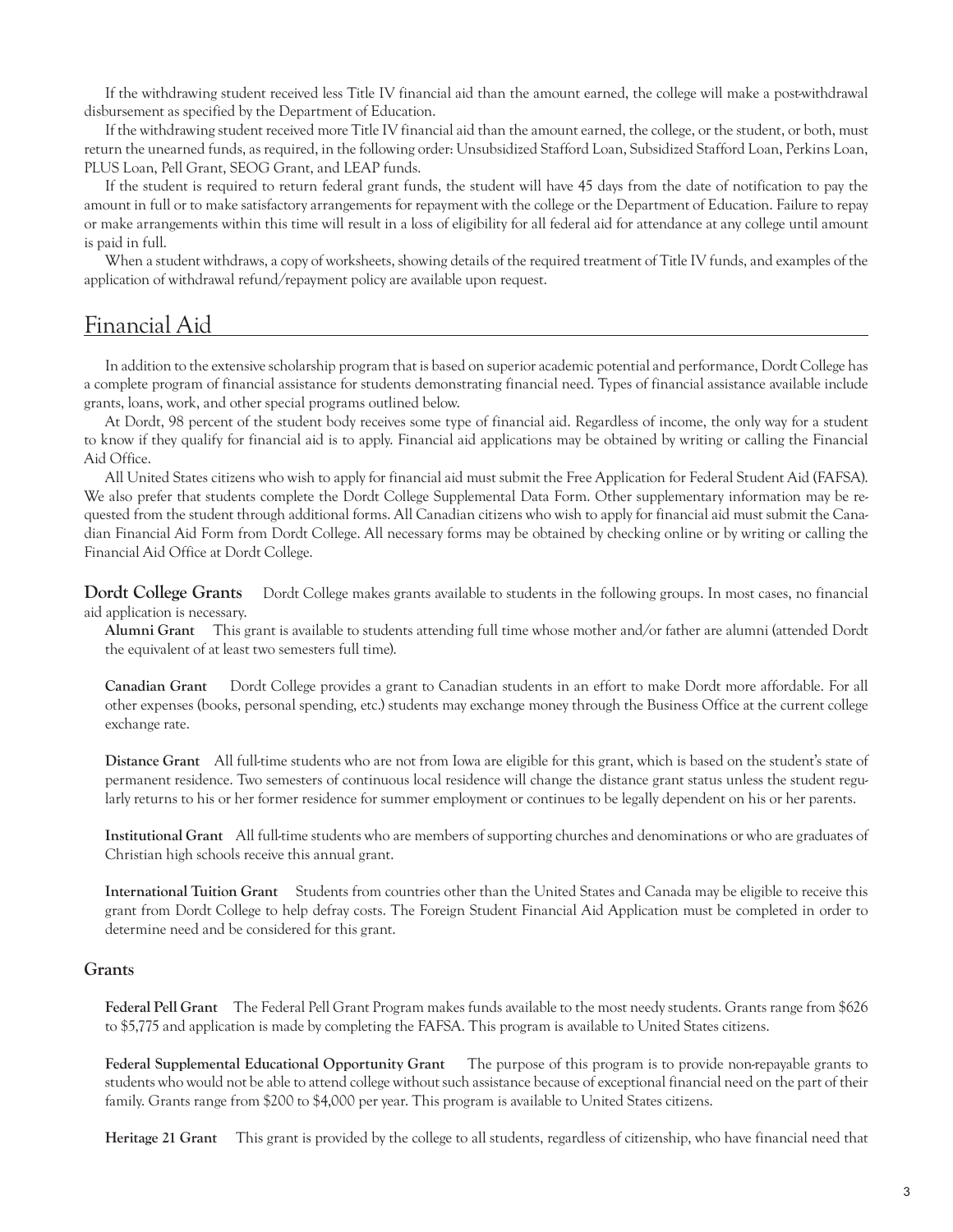cannot be met with other grant programs. Grants range from \$200 to \$6,000 per year.

**Century Need-Based Scholarship** This aid is a combination grant/scholarship program. Two criteria must be met: good grades and financial need. This scholarship ranges from \$200 to \$2,000. Because of limited funds under this program, the money will be disbursed very selectively. Not every good student with high need will receive these funds.

## **Loans**

**Perkins Loan** This program provides long-term loans to students who are citizens of the United States. Applicants must show financial need to be eligible. No interest is charged on the loan while the student is in college. The loan may be repaid over a period of 10 years with a minimum repayment of \$40 per month required. Interest is at the rate of five percent per year. Repayment may be deferred for as long as a borrower is serving in the Armed Forces, with the Peace Corps, or VISTA. Repayment is also deferred for as long as a borrower is enrolled at an institution of higher education and is carrying at least a half-time courseload.

**Heritage 21 Loan** This loan is provided by the college to all students with need, regardless of citizenship. No interest is charged while the student is enrolled as a full-time student at Dordt College or at another recognized college or university. Interest and principal payments will begin four months after the last month of attendance at Dordt or at another recognized college or university, with a maximum deferment of five years allowed for attendance at another institution. Interest rates on funds borrowed will vary according to the number of years of study completed at Dordt. For a student who has completed four years of study the interest will be three percent; three years, four percent; two years, five percent; and one year, seven percent. All loans must be repaid within 10 years from the time of the last month of attendance as described above. Minimum payments will be \$50 per month and will be payable to the business office at Dordt College.

**Federal Direct Stafford Loan (Subsidized)** Allows students who demonstrate federal financial need and who are enrolled for at least six credits each term to borrow up to \$3,500 for the first year of undergraduate study, \$4,500 for the second year, and \$5,500 per year for subsequent undergraduate study. Interest rates are determined on July 1 for the upcoming school year. Repayment does not begin on subsidized Direct Loans until termination of college enrollment on at least a half-time basis. Interest accrued during the in-school period is paid by the federal government. The standard repayment period is up to 10 years. New borrowers must complete a Federal Direct Loan electronic master promissory note and complete an online Entrance Counseling Session to borrow funds through this program.

**Federal Direct Stafford Loan (Unsubsidized)** Allows all students regardless of federal financial need and who are enrolled for at least six credits per term to borrow up to \$5,500 for the first year of undergraduate study, \$6,500 for the second year, and \$7,500 per year for subsequent undergraduate study less the amount of any subsidized Direct Loan received by the student. New borrowers must complete a Federal Direct Loan electronic master promissory note to borrow funds through this program. The interest rate is fixed at 4.66 percent and the origination fee is the same as specified above under the description of the subsidized Direct Student Loan. Interest accrual begins immediately during in-school and deferment periods. Interest accruing during these periods may be paid or capitalized. Independent students may borrow up to an additional \$6,000 per year for the first and second years of undergraduate study and up to an additional \$7,000 per year for subsequent undergraduate study through the unsubsidized Direct Loan Program. Dependent students may borrow up to the same additional amounts through this program but only if the student's parent is denied eligibility to borrow funds through the Federal PLUS Loan Program.

**Federal Direct PLUS Loan** Allows parents of dependent students to apply for as much as the difference between the cost of attendance and the student's financial aid. This loan is not need based, but the parent's credit history may be reviewed to determine eligibility. The current interest rate on a Federal Direct PLUS Loan is 7.21 percent. The PLUS loan should be used only after all other resources have been considered since interest begins 60 days after the first disbursement. Repayment normally begins 60 days after disbursement of the full amount borrowed for an academic year.

**Private/Alternative Loans** Students who find they still need additional financial aid after other aid has been applied, or students whose families do not demonstrate need, may find an alternative loan a viable option. Many private loans are available with varying terms and conditions varying. Most do require proof of credit worthiness. You may wish to contact your local lender to see if they participate in a private or alternative loan program.

**Canada Student Loan** The provincial governments have loan programs that may be used by Dordt students. Information and application forms may be secured through your high school or local bank or by writing to your home province department of education. Contact information as follows.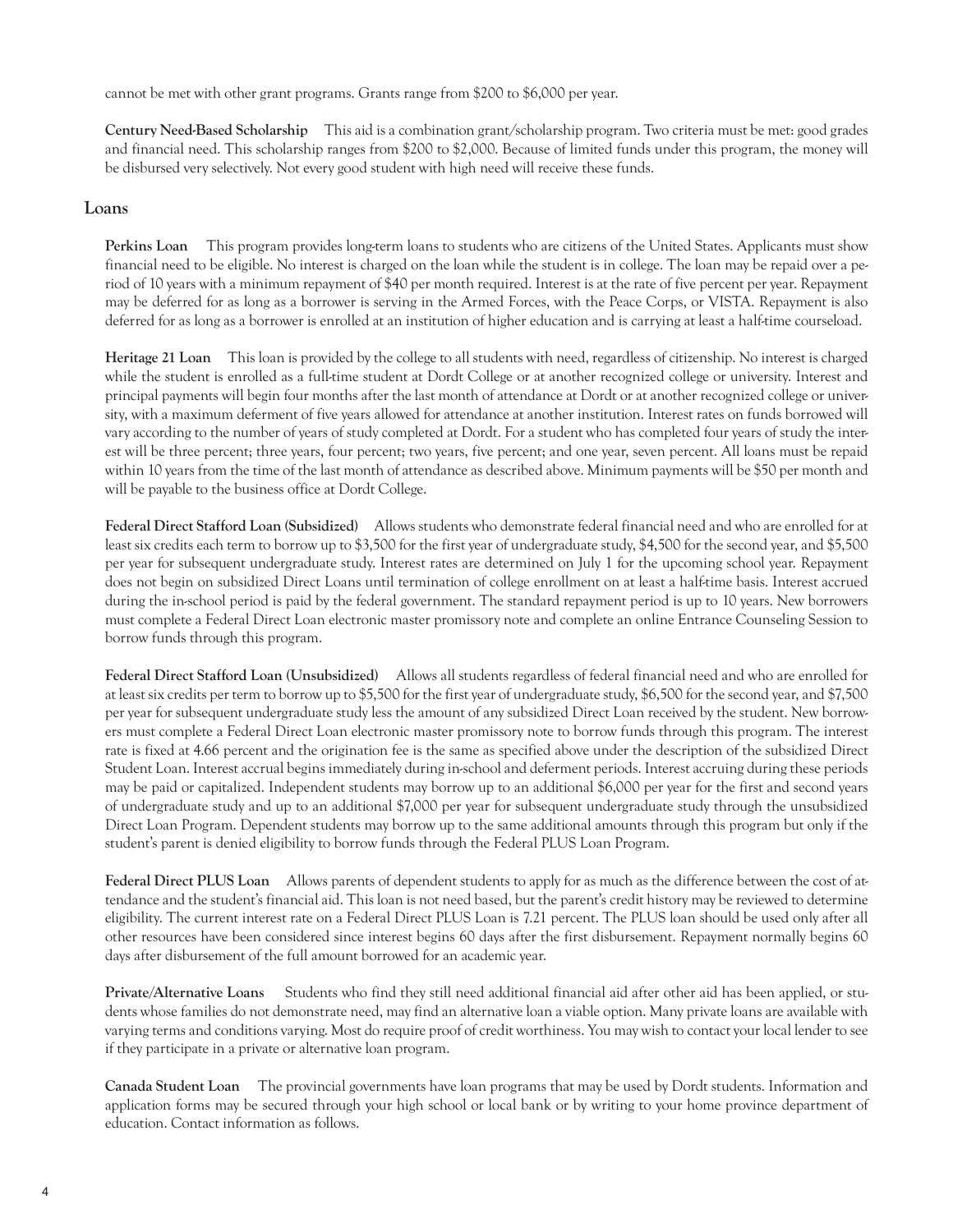ALBERTA Student Aid Alberta Service Centre PO Box 28000, Station Main Edmonton, Alberta T5J 4R4 Telephone: 780-427-3722 or 1-855-606-2096 Fax: 780-422-4516 studentaid.alberta.ca/ BRITISH COLUMBIA Ministry of Advanced Education StudentAid BC PO Box 9180, Stn Prov Gov't Victoria, British Columbia V8W 9H9 Telephone: 250-387-6100 or 1-800-561-1818 Fax: 250-356-9455 studentaidbc.ca/ MANITOBA Manitoba Student Aid 401-1181 Portage Ave Winnipeg, Manitoba R3G 0T3 Telephone: 204-945-6321 Fax: 204-948-3421 edu.gov.mb.ca/ NEWFOUNDLAND Department of Adv. Education and Skills PO Box 8700 St. John's, Newfoundland A1B 4J6 Telephone: 709-729-5849 or 1-888-657-0800 Fax: 709-729-2298 edu.gov.nf.ca/studentaid NOVA SCOTIA Department of Education Student Assistance Office PO Box 2290, Halifax Central Halifax, Nova Scotia B3J 3C8 Telephone: 902-424-8420 or 1-800-565-8420 Fax: 902-424-0540 studentloans.ednet.ns.ca/ ONTARIO Student Financial Assistance Branch Ministry of Training, Colleges and Universities PO Box 4500, 189 Red River Road, 4th Floor Thunder Bay, Ontario P7B 6G9 Telephone: 807-343-7260 Fax: 807-343-7278 osap.gov.on.ca PRINCE EDWARD ISLAND Student Financial Services Atlantic Technology Centre Suite 212, 90 University Ave PO Box 2000 Charlottetown, Prince Edward Island C1A 7N8 Telephone: 902-368-4640 Fax: 902-368-6144 studentloan.pe.ca/ SASKATCHEWAN Student Service Centre 1120-2010 12th Ave Regina, Saskatchewan S4P 0M3 Telephone: 306-787-5620 or 1-800-597-8278 Fax: 306-787-1608 ae.gov.sk.ca/student-loans/

#### **Student Employment**

**College Work-Study Program** Dordt College participates in the Work-Study Program that creates part-time job opportunities for students with financial need. These jobs average seven hours per week. Students qualify for participation in the Work-Study Program if they are: 1) United States citizens; 2) able to meet job qualifications; 3) in need of financial aid; and 4) capable of doing good academic work in college; 5) accepted for admission as full-time students in good academic standing. Students with required skills and experiences may qualify for jobs in the following fields: clerical assistant; library assistant; typist; custodial work; instructional assistant; kitchen help; agricultural help; and other miscellaneous campus positions. Work-Study Program applications are due June 1.

**Work for Institution Program** The college provides employment for students who may not qualify for the federal Work-Study Program but need employment to assist them to pay for college expenses. Application forms must be completed by June 1.

## **Special Programs**

**Veterans' Education Benefits** Dordt College is approved to offer education to students who are eligible for benefits under the terms of the Veterans' Post 9/11 GI Bill. Eligible students should write to their regional Veterans' Administration Office to obtain the application information. Dordt College also participates in the Yellow Ribbon Program.

**Vocational Rehabilitation Benefits** Students who, by reason of physical disabilities, are eligible for benefits under vocational rehabilitation programs should write to the Division of Rehabilitation Education and Service in their state.

**State of Iowa Tuition Grant Program** The Iowa Legislature has established a state tuition grant program for the benefit of Iowa residents attending private colleges within the state. These grants are based on financial need and may be used only for educational expenses. (Application is made by filing the FAFSA.)

**Scholarship and Loan Programs–Other States** Several states have scholarships or loan programs that may be used at Dordt College. Information on such programs may be obtained from high school counselors.

# Eligibility for Financial Aid

All freshmen and transfer students who are admitted to Dordt College in good academic standing are eligible for financial aid.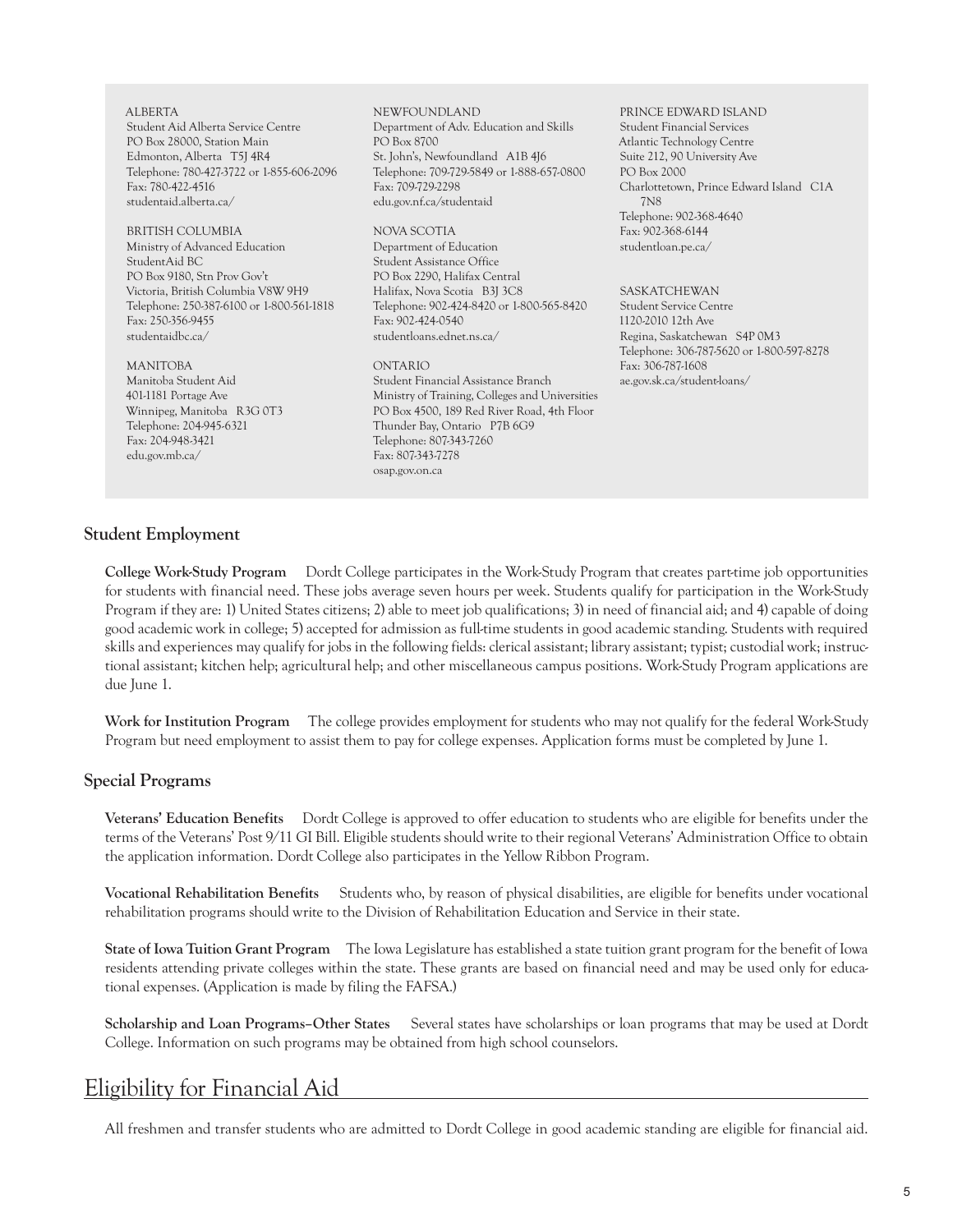Continued eligibility for financial aid is dependent on good academic standing and satisfactory progress toward graduation. Eligibility is monitored at the end of each semester. If either good academic standing or satisfactory progress toward graduation is not attained, a student may be limited to one more semester of financial aid. However, a student who receives less than a 1.00 GPA in any given semester is subject to suspension.

Likewise, students who are admitted on academic probation, including students readmitted after a period of academic suspension, will be limited to one semester of financial aid. Students so limited may receive additional semesters of financial aid if they make satisfactory progress toward graduation and meet a minimum semester GPA specified by the Financial Aid Office.

**Academic Standing** A student is expected to maintain a minimum cumulative GPA of 2.00 to graduate. Students needing extra assistance in the form of individual tutors, study skills, time management, etc. should contact the staff of the Academic Skills Center, located in the lower level of the library. Students will be notified when they are not meeting the graduation minimum and will be expected to seek the necessary assistance. Academic standing is determined by the following:

|                             | <b>Academic Alert</b>   | <b>Academic Probation</b> | <b>Academic Suspension</b> |
|-----------------------------|-------------------------|---------------------------|----------------------------|
| <b>Total Credits Earned</b> | Cumulative GPA is below | Cumulative GPA is below   | Cumulative GPA is below    |
| 0 to 24                     | 2.00                    | 1.60                      | 1.00                       |
| 24 to 54                    | 2.00                    | 1.80                      | 1.40                       |
| 54 to 84                    |                         | 2.00                      | 1.60                       |
| 84 or more                  |                         | 2.00                      | 1.80                       |

For a description of the various academic standings shown above, see the Academic Policies section of the catalog (page 36). **Satisfactory Progress** Federal regulations require that students maintain satisfactory progress in order to continue to receive financial aid. Dordt College also requires satisfactory progress for most institutionally controlled financial aid. Poor grades can impinge on a student's financial resources.

Satisfactory progress toward graduation is defined in terms of successfully completing 12 credits (excluding repeated courses) or 70 percent of the credits for which a student is enrolled in a given semester. The minimum percentage of successful completion is calculated by dividing the number of successfully completed hours (i.e., those with a grade of A, B, C, D, or P) by the sum of cumulative hours enrolled (including those courses with W or F grades and late grades) and multiplying that number by 100.

Students receiving financial aid must complete their program within the equivalent of six years of full-time enrollment. If a student transfers to Dordt and has transfer hours applied to a program he or she plans to complete at Dordt, progress will be monitored from the point he or she begins at Dordt. For example, assume a student has 62 hours transferred to Dordt. He or she must still earn 70 percent of each semester's earned hours to continue to be eligible for federal and state aid. If the student were enrolling full time (at least 12 hours), this would indicate that the student must complete his or her degree within two and a half years.

If a student loses financial aid eligibility due to consecutive semesters of not making satisfactory progress, the Financial Aid Office will notify the student in writing of the specific procedures and minimum requirements necessary for reinstatement of his or her financial aid for the next semester. In some instances a student (if allowed to remain in school by the academic standing committee) will receive no financial aid for a semester until grades can prove that once again the student is making satisfactory academic progress. There may also be a situation where a student is in good academic standing or on academic probation, but will not meet the criteria for financial aid (e.g., a student who received three A's and two F's will not meet the 70 percent completion requirement even with a cumulative GPA of 2.40 and being considered in good academic standing).

Students may appeal the loss of financial aid to the director of financial aid when there are special circumstances such as illness or death in the family. The director may grant the appeal after consultation with at least two other staff members from the Admissions, Student Services, or Academic Offices. Students should be aware that only truly extraordinary circumstances will be considered. Appeal requests must be in writing and must include a statement from a member of the Admissions, Student Services, or Academic Affairs Office, or a faculty advisor. The written appeal documents will be kept in the student's financial aid file. Should an appeal be granted, the student will be allowed to continue with financial aid for the semester but will remain in a probation category. There may be instances where the school requires that, before an appeal may be granted, the school and the student together develop an academic plan which ensures that the student will be making satisfactory academic progress prior to graduation.

## **Scholarships**

Dordt College provides scholarship programs to encourage and recognize students for merit based abilities and talents. Donor-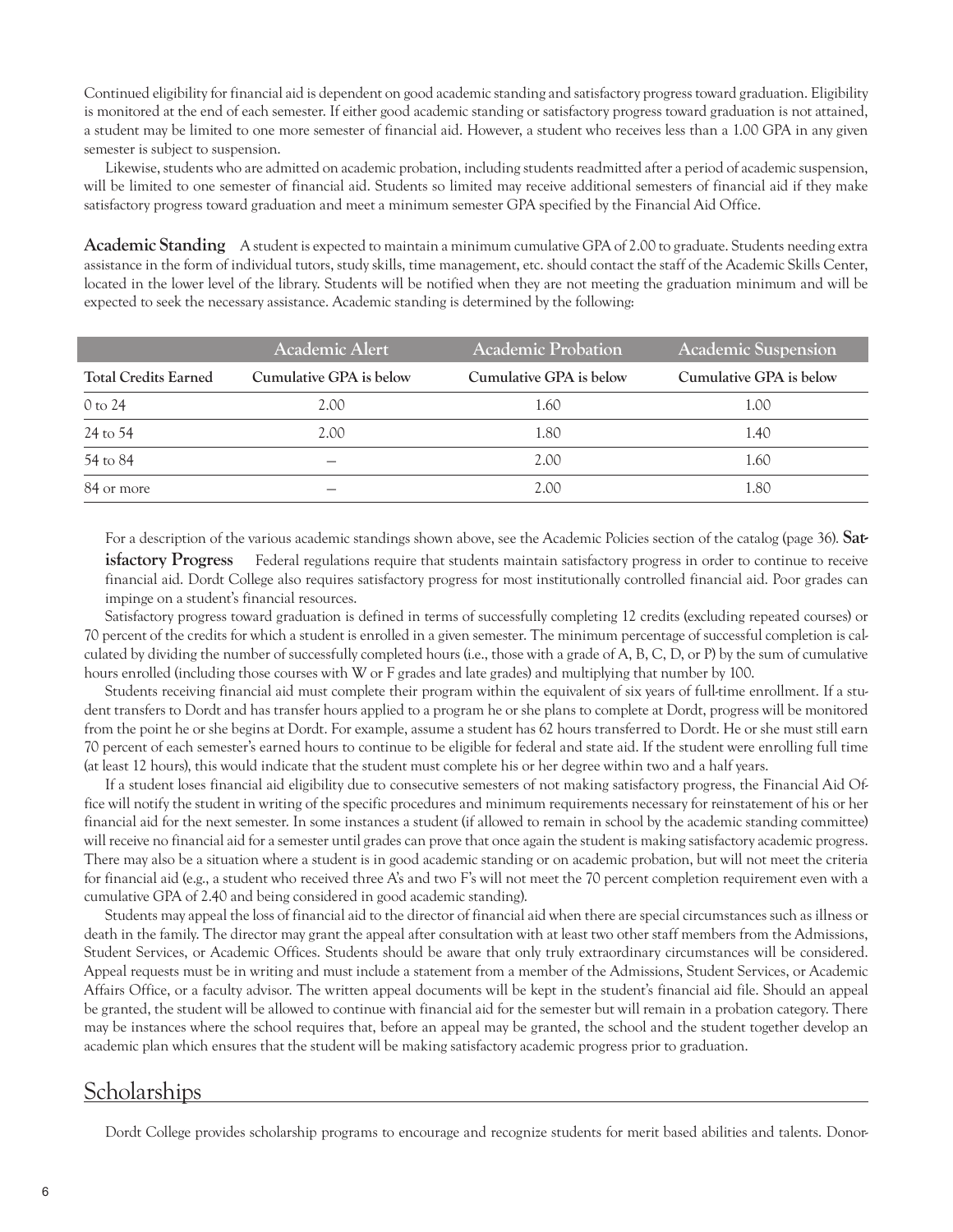funded endowed and annually funded scholarships are also available and growing in number every year. These scholarships financially support students who have specific career goals, are involved in leadership roles, are from specific geographical areas, or have significant financial need. Scholarships are awarded to full-time students only. One half of the scholarship funds are applied to the recipients' tuition account each semester. Incoming freshman scholarship applications are due January 15, unless otherwise noted. Continuing students have a February 15 deadline for scholarship application, unless otherwise noted.

## **Dordt College Scholarships**

**Distinguished Scholar Awards** Distinguished Scholar Awards are the most prestigious scholarships offered by Dordt College. Each year 12 students are selected to receive this honor. These \$14,000 academic scholarships replace a previously awarded \$11,000 Presidential Scholarship. Students accepted by the Dordt College Office of Admissions, who have a 3.75 cumulative GPA and a 30 ACT (or 1980 SAT) composite score, will be invited to a Dordt College Distinguished Scholar Day in February during which a variety of activities related to academic interests will be presented. A written response to an essay question will be a required activity that day. Students who find it difficult to schedule this visit may write the essay under the supervision of their high school guidance counselor. Distinguished Scholar Awards are renewable for an additional three consecutive years, provided the recipient maintains a minimum 3.50 cumulative GPA.

**Dordt College Challenge, Honors, and Presidential Scholarships** Dordt College Challenge, Honors, and Presidential Scholarships are academic scholarships awarded on the basis of a student's cumulative GPA and ACT/SAT composite scores. There is no application process and the January 15 deadline date does not apply to these scholarships. Eligibility requirements are a 2.80 cumulative GPA and a 19 ACT (or 1330 SAT) composite score. Dollar amounts range from \$1,000 to \$11,000 and will be named Challenge Scholarships, Honors Scholarships, or Presidential Scholarships based on the dollar amount awarded.

Students who received Challenge, Honors, or Presidential Scholarships as incoming freshmen will have their scholarship automatically renewed if they maintain a cumulative 3.00 GPA in their Dordt College courses. Students who lose a Presidential, Honors, or Challenge Scholarship because they were not able to maintain the minimum 3.00 GPA requirement may have their scholarship reinstated at the end of any following academic year, upon regaining the required GPA. Students who did not meet the minimum GPA or ACT/SAT requirements for a scholarship when they enrolled at Dordt College will be eligible for a first-time scholarship at the end of any academic year, provided they have a Dordt College minimum cumulative 3.00 GPA. The student's Dordt College GPA will determine the scholarship dollar amount.

**Dordt College Athletic Scholarships** Athletic scholarships for various sports are available to students who contributed significantly to a high school athletic program and intend to actively participate in a Dordt College Athletic Program. Athletes can be awarded \$1,000 to \$12,000. Students interested in athletic scholarships should contact a sports coach through the Office of Admissions. Athletic scholarships are renewable provided the student maintains the minimum cumulative GPA required by the NAIA and continues to successfully contribute to the athletic program as determined by the Athletic Department coaches.

**Dordt College Music Scholarships** Music scholarships of \$1,000 to \$6,000 are available for students who have contributed significantly to their high school or community music programs and intend to actively participate in one or more of the following Dordt College music areas: vocal, instrumental, or keyboard. Applicants need not be music majors; however, they must submit an application form and a music instructor's recommendation. Applicants must also audition in their chosen music area(s), following the criteria listed on the Music Scholarship Application. The audition can be accomplished in one of three ways: attending the annual on-campus Music Audition Days; scheduling an appointment with the Admissions Office to audition in person on a Dordt College Campus Visit Day; or by submitting a recorded audition. The application and recommendation forms must be completed by January 15. Music scholarships are renewable provided the recipient maintains a minimum 2.00 cumulative GPA and successfully contributes to the music program as determined by the Music Department directors.

**Dordt College Theatre Arts Scholarships** Theatre arts scholarships of \$1,000 to \$4,000 are available for students who have contributed significantly to their high school or community theatre arts programs and intend to actively participate in the Dordt College Theatre Arts program through acting and/or technical work. Applicants must submit an application form, audition materials, and a recommendation letter from a person familiar with their talents and skills in theatre arts. Scholarships are available for theatre majors, minors, and non-majors and are renewable provided the recipient maintains a minimum cumulative GPA of 2.00 and completes the theatre scholarship requirements. Requirements include taking one theatre course each year and completing required hours in two of the following areas: backstage crew, acting, costume crew, makeup crew, box office crew, and set construction or design.

**Dordt College Student Publications Scholarships** Student publications scholarships of \$1,000 to \$2,500 are available for students who contributed significantly to the publication of their high school newspaper or to any other publication project. Recipients need not be communication majors; however, they will be asked to enroll in Communication 241, Introduction to Journalism, in the fall of their first semester at Dordt. An application form and a recommendation from a person who can attest to the applicant's abilities in the area of student publications are required. Recipients are expected to participate in the publication of *The Diamond*, a biweekly college student newspaper. These scholarships are renewable provided the recipient maintains a 2.00 cumulative GPA and is an active staff member of the *The Diamond*, as determined by the newspaper's faculty advisors.

**Kuyper Scholarships** Dordt College Kuyper Scholars are automatically awarded a \$2,000 scholarship. Acceptance into the Kuyper Scholars Program requires a 3.50 cumulative GPA, a 28 ACT (or 1860 SAT) composite score, a completed application form with an entrance essay, and letters of recommendation. Application materials are available from the Dordt College Admissions Office or the Dordt College website. Kuyper Scholarships are renewed if recipients maintain a 3.25 cumulative GPA and successfully participate in the Kuyper Scholar Program as defined by